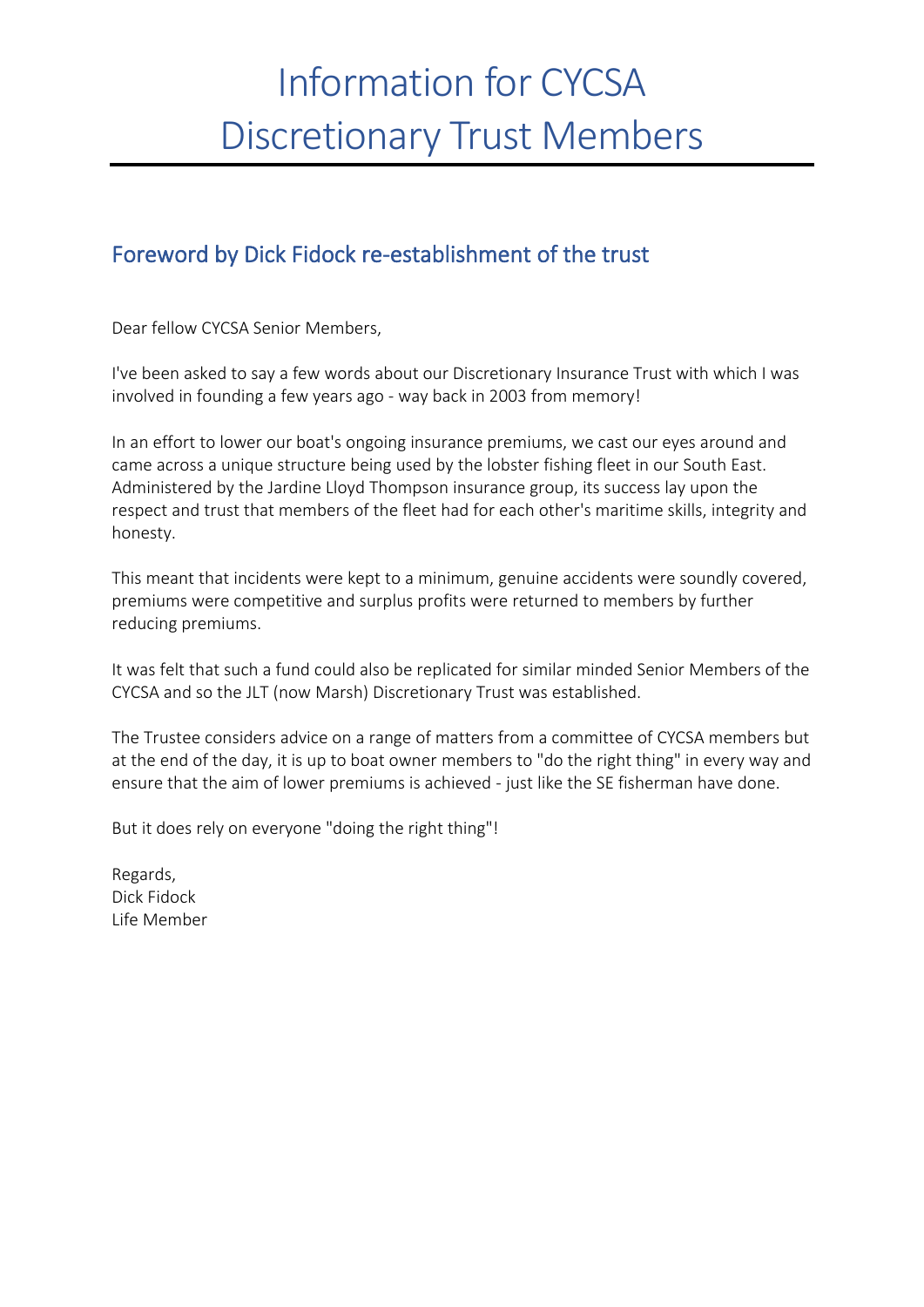#### **Overview**

The Trust commenced in 2003 and was intended to be a unique insurance trust fund for CYCSA members. The intention for the fund was to be very competitive, particularly with the potential of annual surplus bonuses being paid back to members. This has run very well for many years.

The CYCSA Discretionary Trust Policies cover the insured members for incidents that are unforeseen or unintended. They do not provide cover for neglect or lack of reasonable care.

Three quarters of amounts claimed have been for damage due to incorrect operation (seamanship and maintenance). One third of claims have been for damage while boats have been stationary with half of these in storms.

The CYCSA Insurance Committee consists of CYCSA members and Marsh (formerly JLT) representatives. We have considered it timely to collate information to help reduce risk and damage to vessels. This will hopefully translate to less claims, lower premiums, and sustainability of the Trust as a desirable insurance option to boat owners.

We believe that by encouraging members to become more aware of the three main causes of claims, and the role members can take in preventing claims, we will be able to achieve this.

CYCSA - Marsh Discretionary Fund Committee

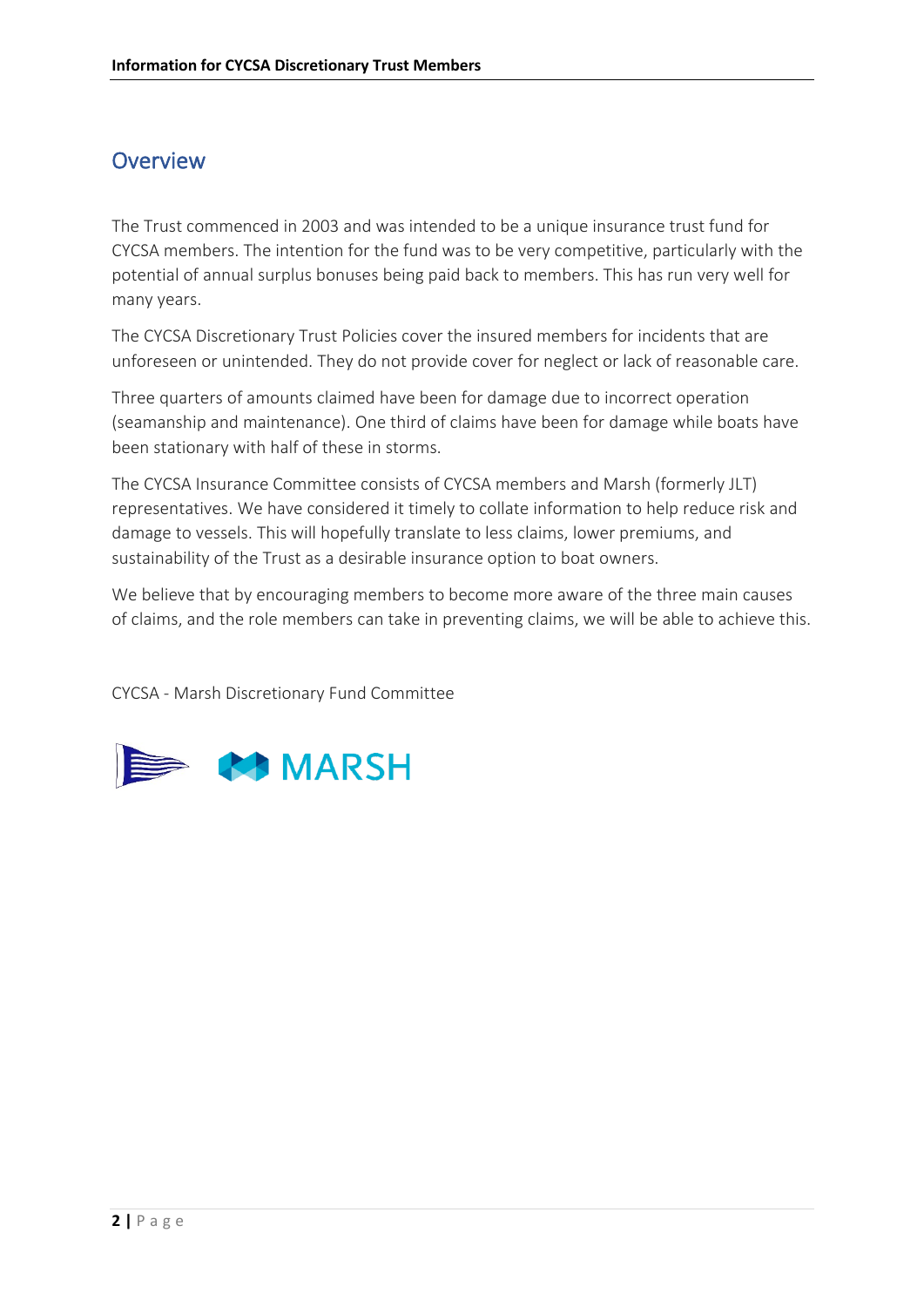## Claims

Main areas of claims include:

- 1. Vessel Operation
- 2. Maintenance
- 3. Berthing

Modifications of behaviour and practice in these areas could reduce the number of incidents and claims and downtime of vessels.

## Vessel Operation

1. Understanding of the International Regulations for Preventing Collisions at Sea (COLREGs) Refer to:

<http://www.imo.org/en/About/Conventions/ListOfConventions/Pages/COLREG.aspx> [https://www.amsa.gov.au/about/regulations-and-standards/reducing-risk-collisions-sea-marine](https://www.amsa.gov.au/about/regulations-and-standards/reducing-risk-collisions-sea-marine-notice-142015)[notice-142015](https://www.amsa.gov.au/about/regulations-and-standards/reducing-risk-collisions-sea-marine-notice-142015)

- 2. Skippers to always make informed decisions (risk assess) from departure to return. Consider if the weather and crew are suitable for the proposed voyage.
- 3. Specific considerations
	- 3.1. A constant watch is a legal responsibility even when on Auto Pilot
	- 3.2. Passage planning essential for any voyage with consideration for weather conditions, navigation, crew confidence
	- 3.3. Anchoring consideration for tide, weather, depth, amount of chain/rope, use of depth alarms, type of anchor required.
- 4. All boat manoeuvring including in racing situations must be in accordance to COLREGS and vessels in the vicinity should clearly know your intentions. It is everyone's responsibility to keep a look out and avoid a collision (COLREG Rule 5)

#### Maintenance

'Lack of Maintenance' may affect an insurance claim.

Regular inspection and servicing of all machinery, electrical and plumbing is needed. This includes trailer boats and their trailers.

- 1. Recording and logging of all maintenance work for your reference and the Insurer
- 2. Regular check of engine and other system oil and fluid levels
- 3. Seacocks all open and closed regularly to ensure operation. It is good practice to leave all closed when leaving the boat.
- 4. All plumbing to be well clamped /secured and in good order
- 5. All Yachts to comply with the Insurance Fund Rigging requirements
- 6. Shore power must be in accordance to regulations and include shore isolation.
- 7. A clean bilge will assist with general maintenance inspections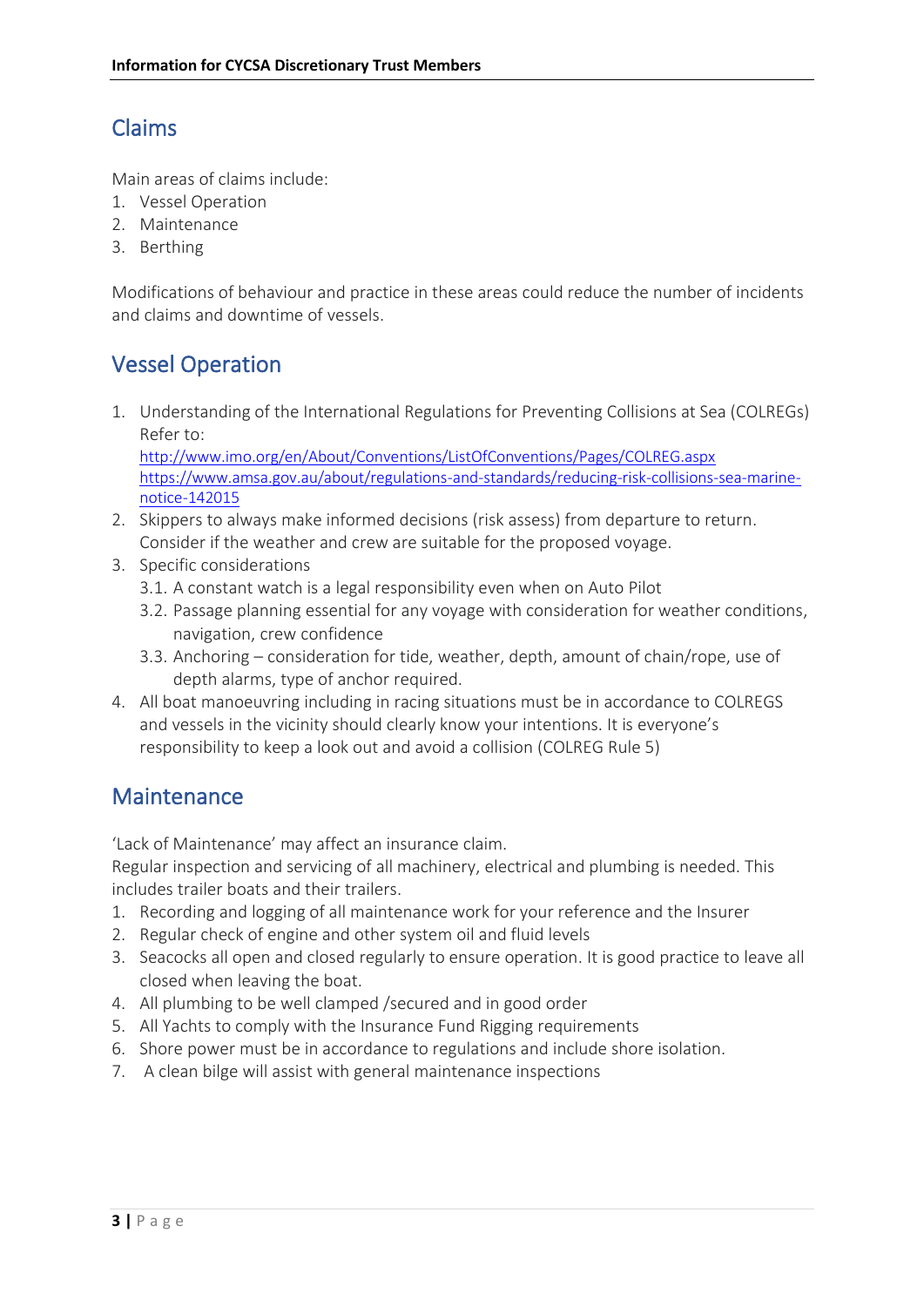## Berthing

- 1. Ensure all mooring lines are compliant with CYCSA regulations including specifications and placement of lines and remain in good condition.
- 2. Ensure all items are stowed securely at berth.
- 3. Ensure all covers and clears are secure and installed on the boat to reduce wind exposure.
- 4. In extreme weather conditions, utilise the CYCSA Warnings to inform your decisions to secure your boat

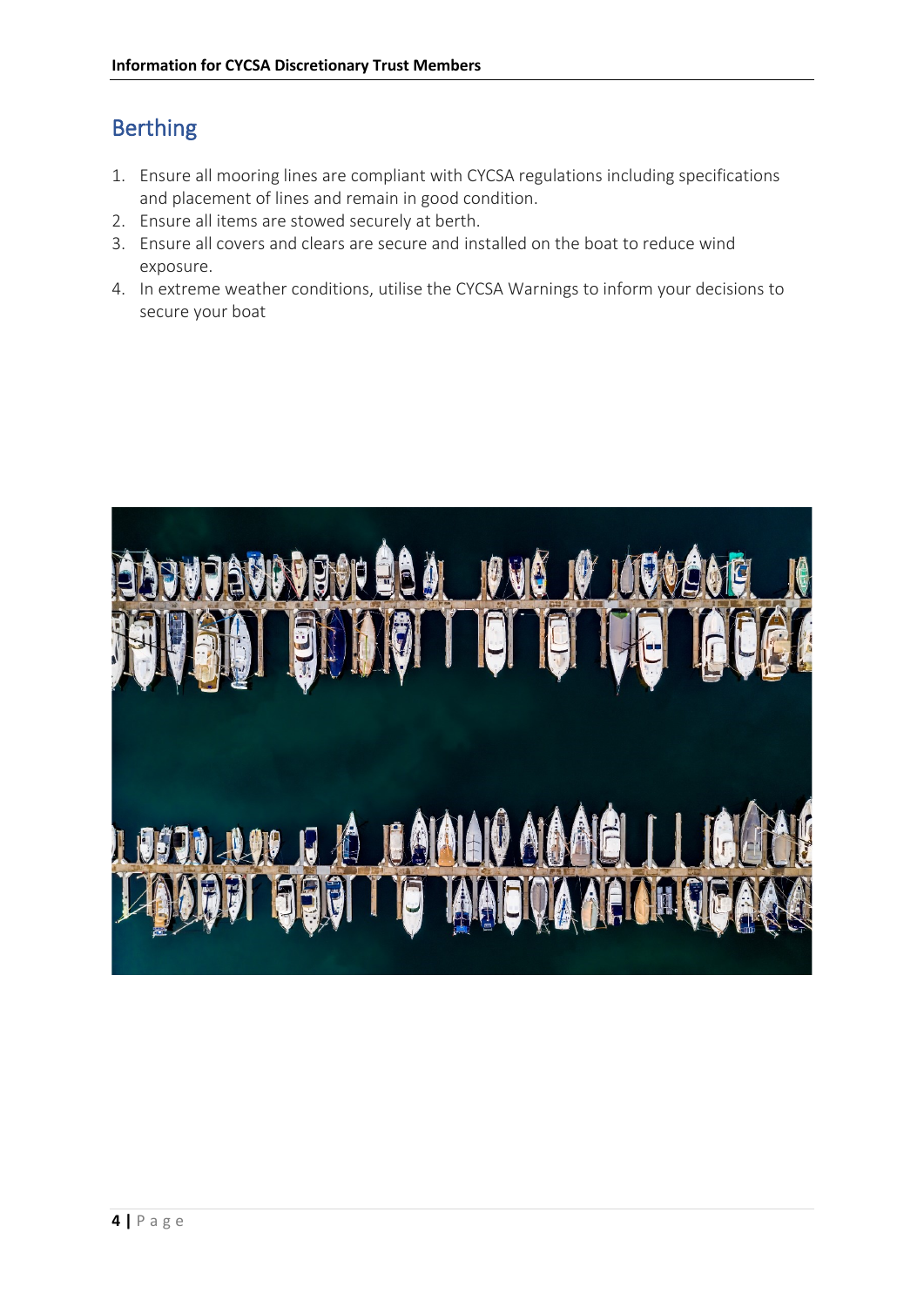## **Checklist**

The following checklists may be helpful to reduce the risk prior to departing the marina and leaving the vessel after being at sea. They reflect an analysis of past insurance claims, therefore the lists are not exhaustive and include, but are not limited to the items noted.

Further information and assistance in regards to these items can be sought from fellow members, contractors, and the Marine Academy.

# Checklist prior to leaving vessel after berthing

#### Engine

- $\square$  Oil levels
- $\Box$  Coolant levels
- $\Pi$  Close seacocks
- $\Box$  Visual on water hoses
- $\Box$  Visual on oil and fuel lines
- $\square$  Prop shaft seals if fitted
- $\Box$  Visually check bilge for water and oil deposits that may indicate leaks
- $\square$  Turn batteries off

#### Vessel

- $\Box$  All mooring lines are secure
- $\Box$  Fenders are secure
- $\Box$  Bilge pump float switch operate
- $\square$  Shore power is connected and battery chargers are operating
- $\Box$  All halyards are tied and away from the mast
- $\Box$  Furling line is secure with two rolls of sheet around the sail
- $\Box$  All covers and clears are secure
- $\Box$  Gas is off at bottle